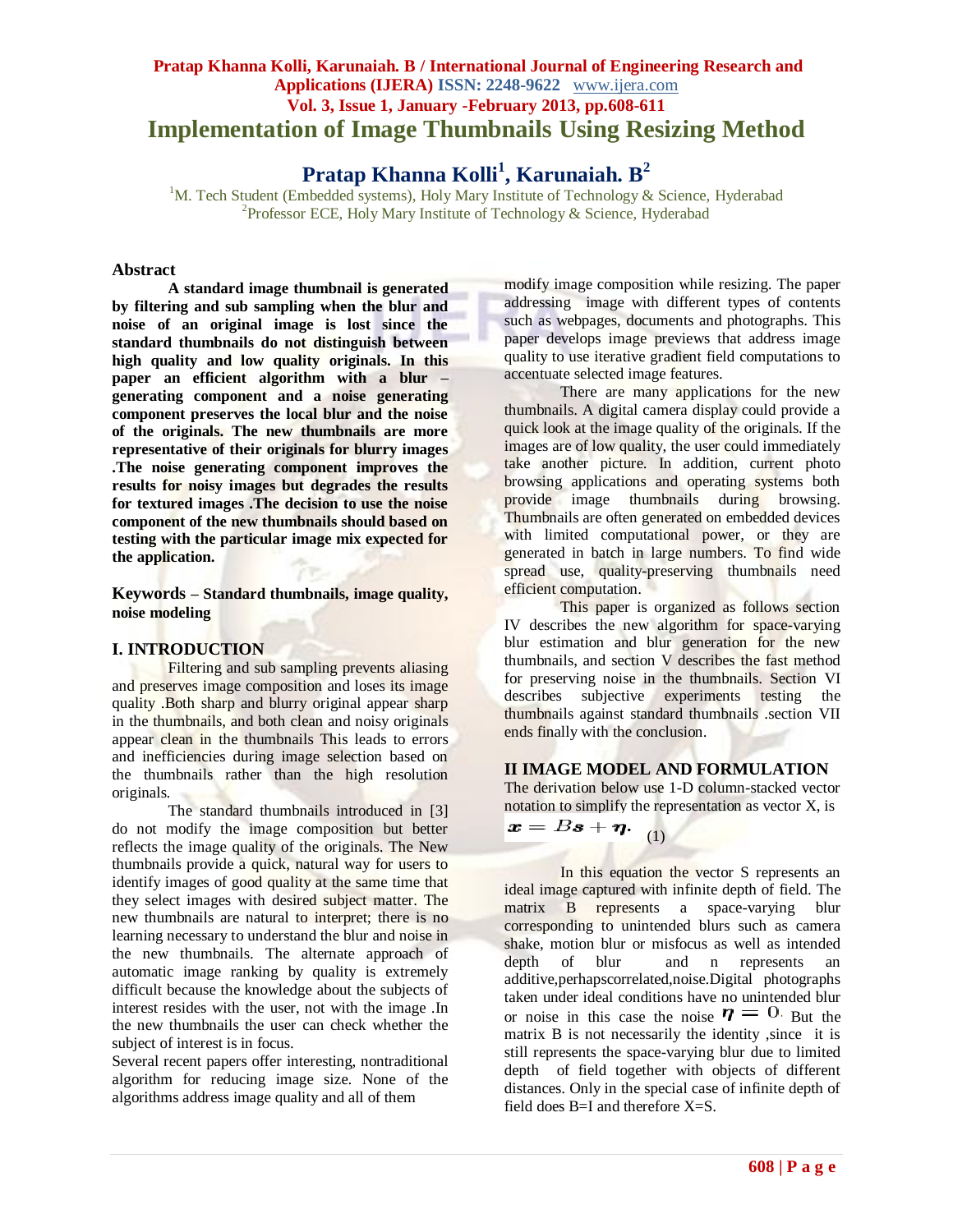### **Pratap Khanna Kolli, Karunaiah. B / International Journal of Engineering Research and Applications (IJERA) ISSN: 2248-9622** www.ijera.com **Vol. 3, Issue 1, January -February 2013, pp.608-611**

The goal is to recover S from X generates a low resolution representative thumbnail  $t_r$ , not the exact reconstruction of high resolution S.For exaample our solution works well with both shake and defocus blurs,by applying an appropriate space varying blur.The exact form of the applied blur kernel is not critical.

The new thumbnail is generated by starting first with a standard thumbnail generated by filtering and subsampling,  $t_s$ , which is blur and noise free even for distorted input images.To this standard thumbnail,blur and noise are applied to correspond to the blur and noise in the original



Fig.1.To generates the new thumbnail, the standard thumbnail is modified with a space-varying blur and an estimated noise is added.

#### **III STANDARD THUMBNAILS**

The standard thumbnails is given by

$$
t_s = T_s x = S A x \quad (2)
$$

Where it combines filtering and subsampling.Expanding (2) using the image modelling (1) results in

$$
t_s = S(ABs + A\eta). \quad (3)
$$

The bandwidth of the blur is broader than the bandwidth of the antialiasing filter for typical subsampling factorsThus in (4) noise next,antialising filter applied result in output filtered noise variance much lower than the input variance.The case of a k X k boxcar filter,for a subsampling factor k is particularly easy to analyze.If the input noise is uncorrelated,the output noise variance will be reduced by a factor of  $1/k^2$ .

The Mean square error(MSE) between a distortion image and undistorted image is proportional to the square of the Eucledian norm between the images interpreted as vectors.

The distorted image may be expressed as the addition of the two vectors to the original image ,given by

$$
\boldsymbol{x}_{ij} = \boldsymbol{s} + (B_i \boldsymbol{s} - \boldsymbol{s}) + \boldsymbol{\eta}_j = B_i \boldsymbol{s} + \boldsymbol{\eta}_j.
$$
\n(4)

### **IV. LOCAL BLUR COMPUTATION**

Many prior methods for image blur determination provides global blur metrics that assess the overall quality of an image. The approach to provide local blur for detecting edges is given in [15].The blur map is determined without the type of identification of the type of the blur.

The low pass images are created by convolving the standard thumbnail with Gaussian kernels of different variances is given as

$$
\boldsymbol{l}_{\sigma_j} = g_{\sigma_j} * \boldsymbol{t}_s. \qquad (5)
$$

The number of scale space images determines how finely the blur can be represented but the algorithm is insensitive to the number of scales.



Fig.2.Blur Process involves comparing subsample high resolution pixel ranges in a scale space expansion.

The blur map shown in Fig.1. And Fig.2.is computed by comparing local range images. The generation of the blurred thumbnail images is linear in the number of thumbnail pixels.

# **IV NOISE COMPUTATION**

# **A. Introduction and problem Formulation**

The noise generation developed by borrowing directly from image denoising, works well but it slow. Adding random jitter to the sub sampling breaks up potential moiré from any residual image textures that may erroneously appear in the noise image. The total blur and noise computation for converting an original image takes 0.14 s instead of the original 2.25 s on a 2-GHZ processor and 1GB Ram.

The results in image model is given by

$$
\pmb{x} = \pmb{s} + \pmb{\eta}, \ _{(6)}
$$

Where x is a noisy original image, s is an ideal image. S=undistorted image and n=noise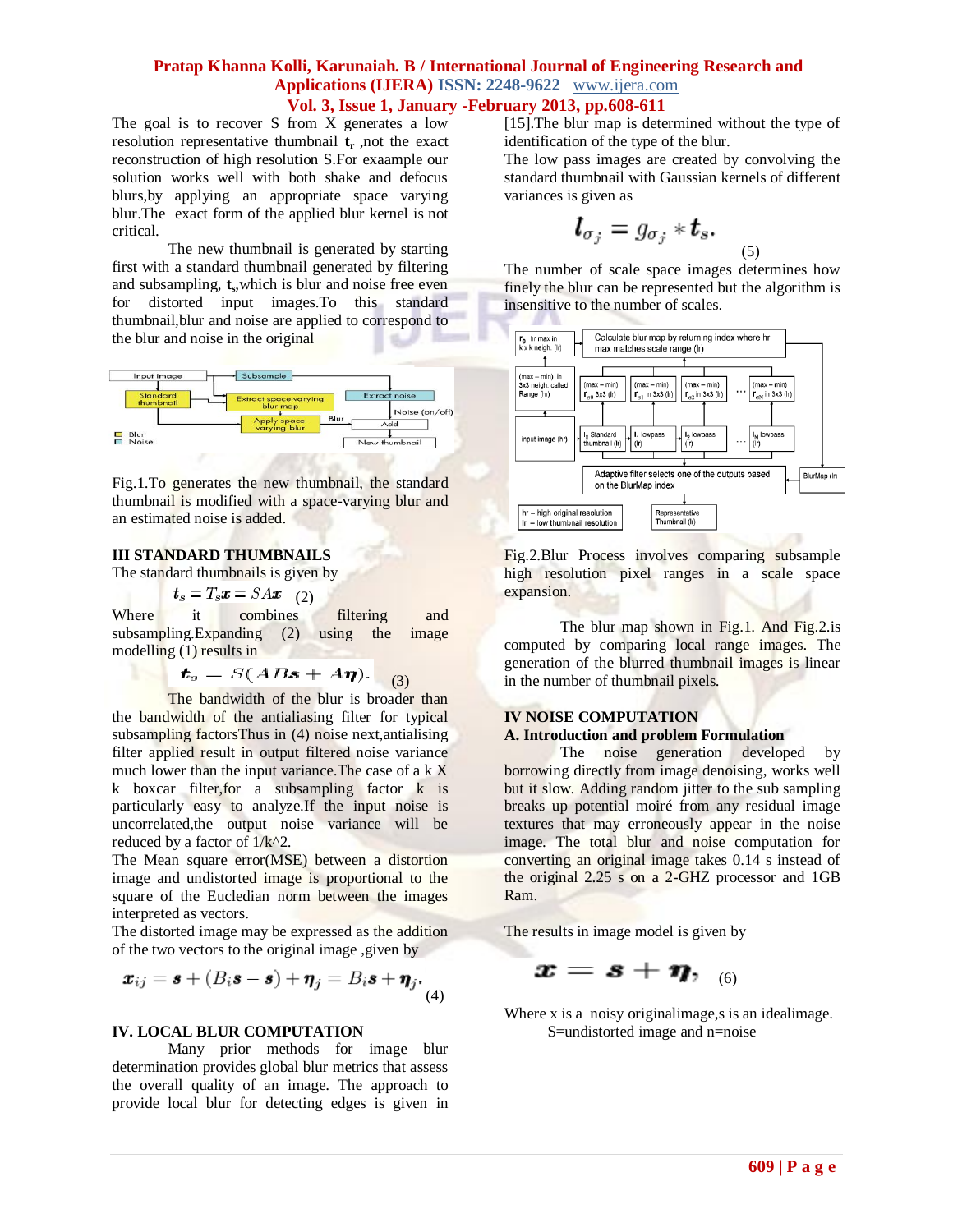# **Pratap Khanna Kolli, Karunaiah. B / International Journal of Engineering Research and Applications (IJERA) ISSN: 2248-9622** www.ijera.com **Vol. 3, Issue 1, January -February 2013, pp.608-611**



Fig.3.Block diagram for noise preservation based on denoising.

### **B. Solution Using Denoising and Sub sampling**

The Threshold is determined by first robustly estimation noise standard deviation

The computation of the threshold requires the high resolution signal. There are enough pixels even at the thumbnail resolution, for an effective determination of the noise variance of the original signal.



Fig.4.Block diagram for the noise generation algorithm.

The difficulties of the noise generating algorithm are in distinguishing between high frequency textures from noise. The nonlinear soft clip is memoryless,it commutes with subsampler.Eventhough there are nonlinear steps in the original algorithm for determining the threshold value and also for applying the memory less nonlinear operation.

The algorithm was first tested informally with several images and it was found effective for blurry and noisy images. There were however, differences between the standard and new thumbnails for textured images. By turning off the noise processing, corresponding to an additive noise .

The noise term was found to account for the differences in the textured images. This is due to the currently used noise algorithm, which does not always distinguish between image noise and texture, both of which contains high spatial frequencies are in the input image that results in more blur distortion. The faster increase of MSE along the blur axis confirming that the noise MSE in this case is image independent.

# **VII PERFORMANCE SIMULATION**

The input image is 620x792 pixels and the size is 25.4KB by applying standard thumbnail and the new thumbnails the simulations are taken blur versus Mean square Error (MSE) and blur versus PSNR.

At both resolutions, usersfind that the new thumbnails are (1) Better represents the blurry and noisy images (2) They are not significantly different than standard thumbnails for the clean images. For most of the textured images, however, the users prefer the standard thumbnails.

Thumbnail treatments were positioned to appear on the right and left side randomly. Image samples were presented to each observer in a different random order. This technique distributes any start up effects over different samples.



The total elapsed time that is blurring and noise time for converting an original image into new thumbnail is 194.760236seconds.

The complexity of the blur computation is composed of two parts (1) the complexity of generating the standard thumbnail and extracting features which are both linear in the number of the original image pixels since both computations compromise local computations in small constant sized neighborhoods.(2) The generation of the blurred thumbnail images is linear in the number of